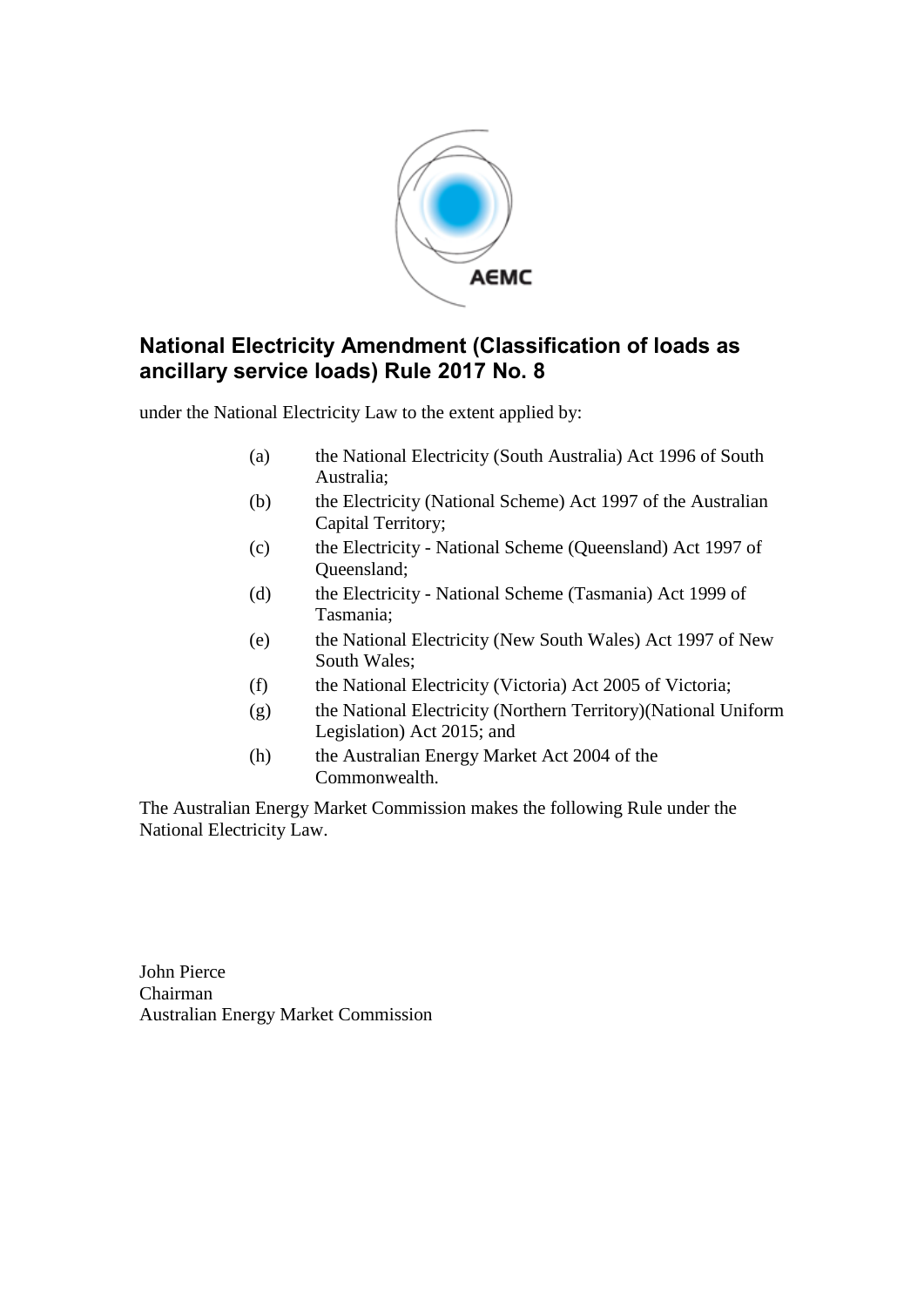#### **National Electricity Amendment (Classification of loads as ancillary service loads) Rule 2017 No. 8**

#### **1 Title of Rule**

This Rule is the *National Electricity Amendment (Classification of loads as ancillary service loads) Rule 2017 No.8*.

#### **2 Commencement**

This Rule commences operation on 29 August 2017.

#### <span id="page-1-0"></span>**3 Amendment of the National Electricity Rules**

The National Electricity Rules are amended as set out in [Schedule 1.](#page-2-0)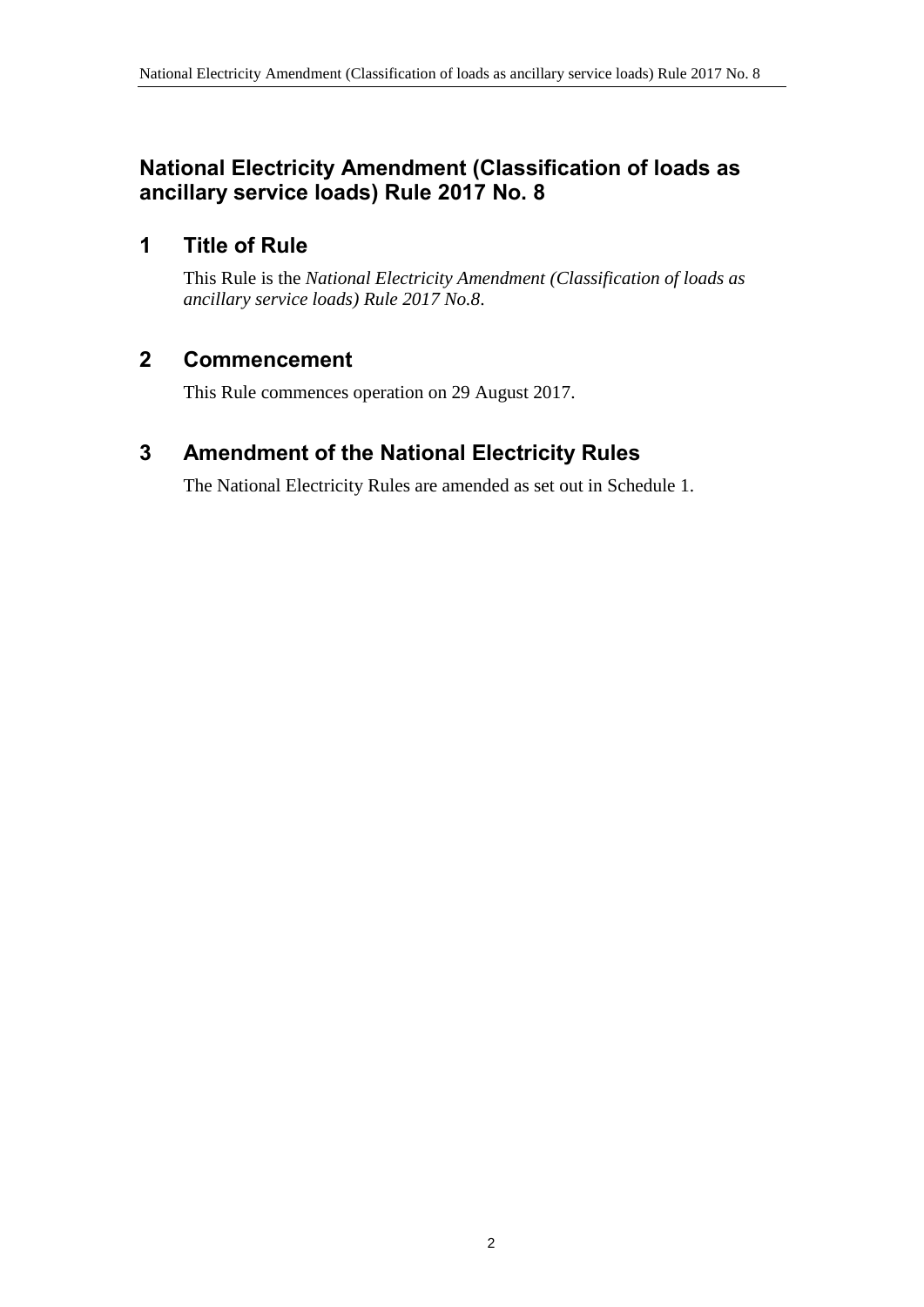### <span id="page-2-0"></span>**Schedule 1 Amendment to the National Electricity Rules**

[\(Clause 3\)](#page-1-0)

## **[1] Clause 2.3.5 Ancillary services load**

In clause 2.3.5(a), omit "If a *Market Ancillary Service Provider*" and substitute "If a *Market Ancillary Service Provider* in respect of a *load*,".

## **[2] Clause 2.3.5 Ancillary services load**

In clause 2.3.5(a), after "in respect of a *market load*", insert ",".

# **[3] Clause 2.3.5 Ancillary services load**

In clause 2.3.5(a), omit "wishes to use that *market load*" and substitute "wishes to use that *load* or *market load*".

# **[4] Clause 2.3.5 Ancillary services load**

In clause 2.3.5(a), omit "(as applicable)" and substitute "(as the case may be)".

### **[5] Clause 2.3.5 Ancillary services load**

In clause 2.3.5(a), omit "to classify the *market load*" and substitute "to classify the *load* or *market load*".

## **[6] Clause 2.3.5 Ancillary services load**

Omit clause 2.3.5(b)(1), and substitute:

(1) specify the *market ancillary services* which the *Market Ancillary Service Provider* in respect of a *load* or *Market Customer* in respect of a *market load* (as the case may be) wishes to provide using the relevant *load* or *market load*; and

#### **[7] Clause 2.3.5 Ancillary services load**

In clauses 2.3.5(c), (d) and (g)(1), omit "clause 2.3.5" wherever so appearing and substitute "paragraph".

## **[8] Clause 2.3.5 Ancillary services load**

In clause 2.3.5(e)(1), (f) and (j), omit "*market load*" and substitute "*load*" wherever so appearing.

#### **[9] Clause 2.3.5 Ancillary services load**

In clause 2.3.5(f), omit "(as applicable)" and substitute "(as the case may be)".

## **[10] Clause 2.3.5 Ancillary services load**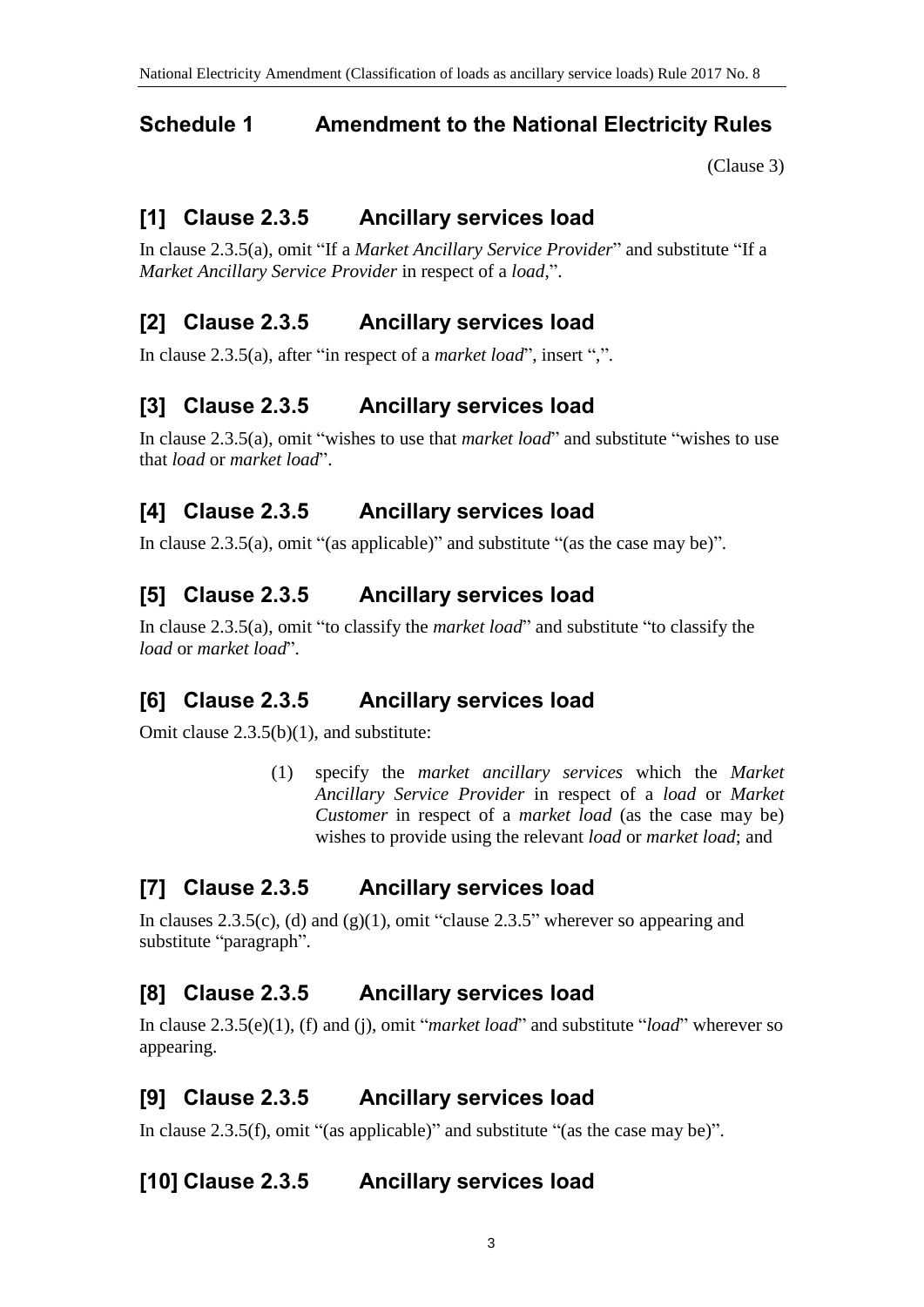In clause 2.3.5(j), after "under" insert "this".

# **[11] Clause 2.3AA.1 Registration**

In clauses 2.3AA.1(b) and (c), omit "*market load*" and substitute "*load*" wherever so appearing.

# **[12] Clause 2.3AA.1 Registration**

In clause  $2.3AA.1(b)(1)$ , omit "as a" and substitute "that it wishes to use to provide".

# **[13] Clause 2.3AA.1 Registration**

In clause 2.3AA.1(b)(1)(iii), omit "offered as a" and substitute "used to provide".

# **[14] Clause 2.3AA.1 Registration**

In clause 2.3AA.1(d), omit "*market loads*" and substitute "*loads*".

# **[15] Clause 3.8.3 Bid and offer aggregation guidelines**

In clause 3.8.3(a1), omit "*market loads*" and substitute "*loads*".

# **[16] Clause 3.11.2 Market ancillary services**

In clause 3.11.2(f), omit "*market load*" and substitute "*load*".

# **[17] Clause 4.9.3A Ancillary services instructions**

In clauses 4.9.3A(a) and (c)(1), omit "*market loads*" and substitute "*loads*".

# **[18] Chapter 10 Amended Definitions**

In Chapter 10, in the definition of "*ancillary service load*" after "*market load*" insert "or *load*".

# **[19] Chapter 10 Amended Definitions**

In Chapter 10, in the definition of "*Ancillary Service Provider*" after "operating a *generating unit*" insert ", *load*".

# **[20] Chapter 10 Substituted Definitions**

In Chapter 10, substitute the following definition:

#### *Market Ancillary Service Provider*

A person who offers and provides *load* as a *market ancillary service* under Chapter 2 and who is registered by *AEMO* as a *Market Ancillary Service Provider* under Chapter 2. The relevant person does not need to be the *Market Customer* for the relevant *load*.